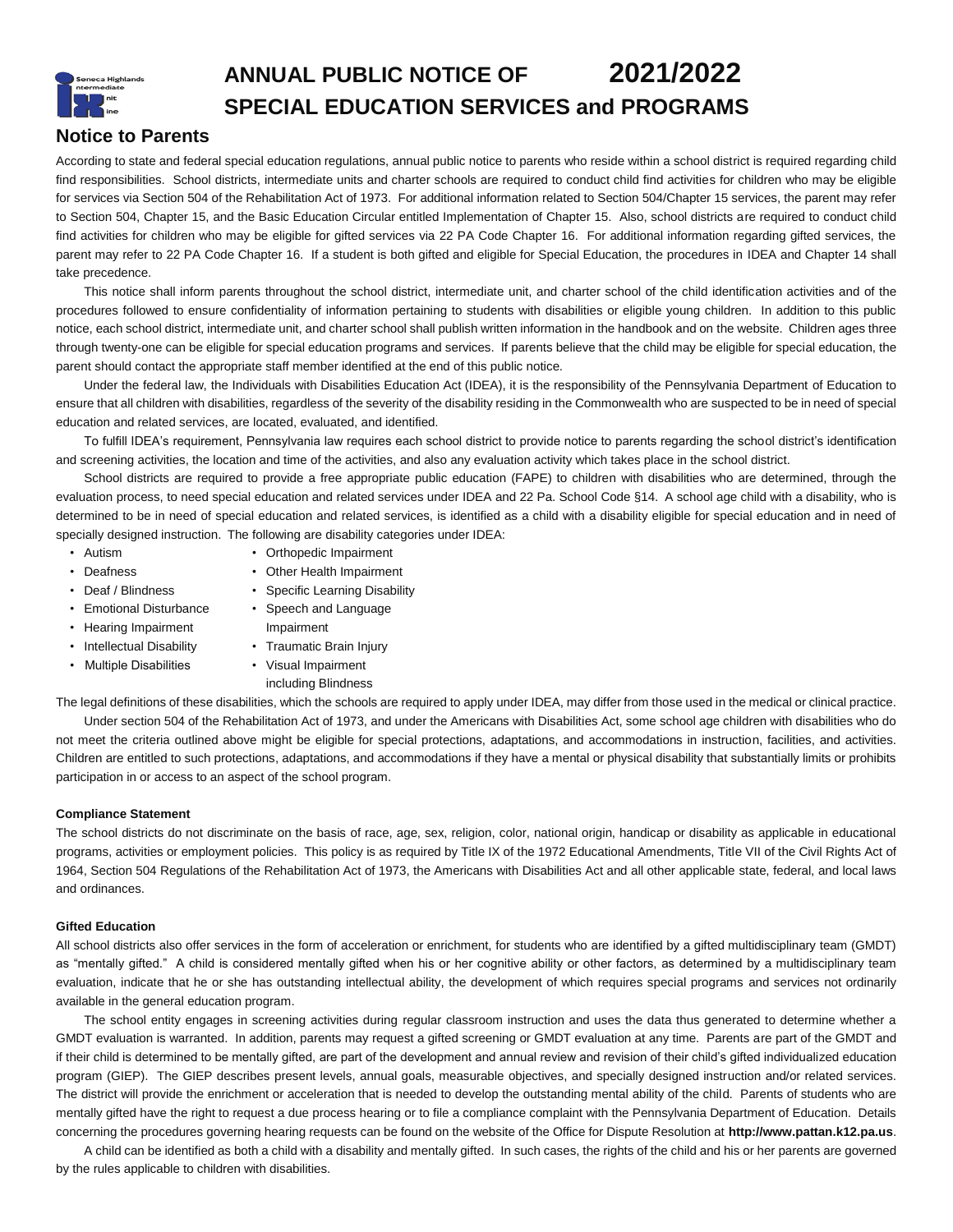#### **Early Intervention**

Children ages three to school-age may be eligible for Early Intervention services if they are experiencing developmental delays. Developmental delays, as defined by the State and as measured by appropriate diagnostic instruments, include a 25 percent delay or a test performance of 1.5 standard deviations below the mean on a standardized assessment in one of the following developmental areas: physical development, cognitive development, communication development, social or emotional development or adaptive development. A young child may also be deemed eligible if they are determined to have a diagnosed disability as defined by PA Chapter 14 regulations. Eligibility for Early Intervention services is two-pronged. The child must be diagnosed with a developmental delay or a diagnosed disability and display a need for specially designed instruction. Specially designed instruction means adapting the content, methodology, or delivery of instruction to address the unique needs of the child and to ensure access to the general education curriculum.

Some signs of potential development delays and/or disabilities might include: a failure to achieve developmental milestones at an expected age, an absence of the desire to communicate, delays in early speech development, inability to follow a simple command, the sudden loss or regression of skills previously acquired, trouble with vision or hearing, an absence of curiosity and/or inquisitiveness, an absence of interest in playing with other young children, a failure to imitate the behavior of others, and the inability to move in a strong and coordinated manner.

If you believe that your child may be in need of special education services, there are screening and evaluation procedures in place to assess your child's needs and his/her eligibility. You may request a free screening and evaluation at any time. Requests for screening and evaluation can be made by calling the Early Intervention Office at (814) 887-5512, ext. 302. Developmental screenings and speech/language screenings are also held at your local family center(s). If your child attends Head Start or a PreK program, screenings will be provided, with your permission, at no cost to you. The Intermediate Unit Nine also provides free screenings at a number of private child care centers and preschools. Please call the Early Intervention Office at (814) 887-5512, ext. 302 for a schedule of screening dates and times as they occur at various times throughout the year.

All information gathered about your child is subject to the confidentiality provisions contained in federal and state law. The Intermediate Unit has policies and procedures in effect governing the collection, maintenance, destruction and disclosure of this information. The Family Rights and Privacy Act (FERPA) provides parents of eligible young children certain rights with respect to the child's educational records. These rights are summarized in the section titled "confidentiality".

#### **Screening**

Each school district must establish and implement procedures to locate, identify, and evaluate students suspected of being a child with a disability eligible for special education. Screening activities include but are not limited to: review of group-based data (cumulative records, enrollment records, health records, and report cards); hearing screening; vision screening; motor screening; and speech and language screening.

Some school districts elect to have Instructional Support Teams (IST), Response to Intervention and Instruction (RtII), Multi-Tier Systems of Support (MTSS) or pre-referral teams. These teams include parents and members of the professional staff of the school district. They analyze information from the screening activities listed above as well as classroom behavior and performance and recommends strategies for the student in the classroom. If screening activities produce little or no improvement, the student is referred for an evaluation to determine eligibility for special education services.

Except as indicated above or otherwise announced publicly, screening activities are conducted on an on-going basis throughout the school year. Screening is conducted in the student's home school unless other arrangements are necessary. Parents can request screening in writing for their children by contacting the school that their child attends. When screening indicates that a student may be a child with a disability eligible for special education, the school district will seek parental consent to conduct an evaluation.

Screening activities cannot block the rights of a parent to request, at any time, including prior to or during screening activities, an evaluation for the purpose of determining if the student is a child with a disability and eligible for special education services.

# **Evaluation**

"Evaluation" is the procedure used to determine whether a child has a disability and if the child's disability is of the nature and extent that the child would be eligible for special education and related services. Evaluation procedures used are determined on an individual basis by an Evaluation team, which includes the parents. Parents are asked to provide permission to conduct the evaluation via a Permission to Evaluate form. The Evaluation team takes into consideration cultural issues as they determine the assessment tools that will be administered for the student. A single test or procedure cannot be the sole factor in determining that a child is eligible for special education services. The initial evaluation shall be completed and a copy of the evaluation report shall be presented to the parents no later than 60 days after the agency receives written parental consent. Evaluation, for the purpose of determining if a child is a child with a disability and is eligible for special education, does not include the procedures or basic tests that are administered to all children.

Parents who think their child is a child with a disability may request, at any time, that the school district conduct an evaluation to determine if the child is eligible to receive special education and related services. This request must be made in writing to the building principal. If a parent makes an oral request for an evaluation, the school district shall provide the parent with a Permission to Evaluate form to complete.

Parents of preschool age children, age three through five, may request an evaluation in writing by addressing a letter to the Intermediate Unit staff. School entities cannot proceed with an evaluation or with the initial provision of special education and related services, without the consent of the parents or guardians. For additional information related to consent, please refer to the Procedural Safeguards Notice which can be found at the PaTTAN website at **http://www.pattan.net**.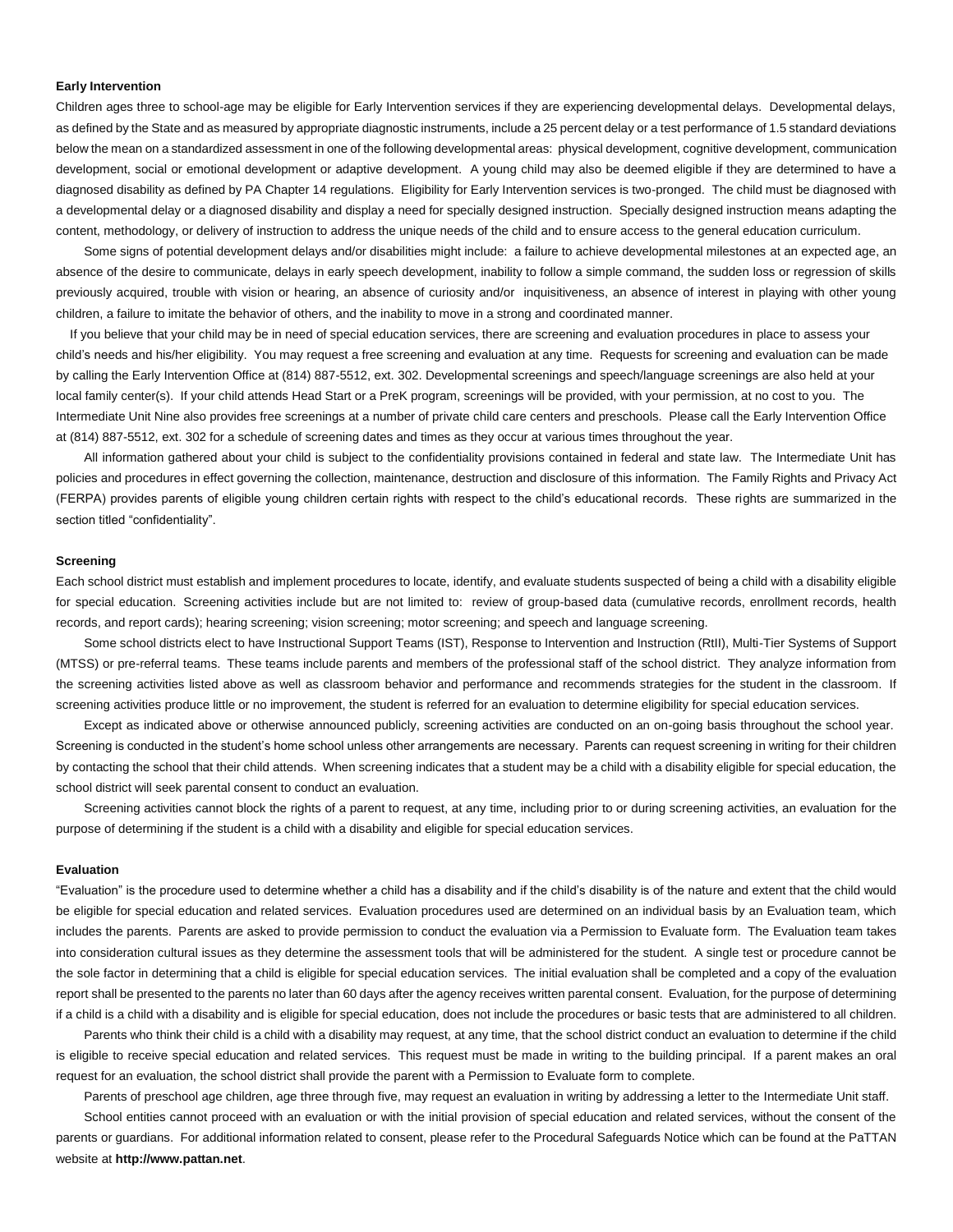# **Independent Educational Evaluation**

The parents of a child with a disability have the right under 34 CFR Part 300 to obtain an independent educational evaluation of his/her child, subject to the provisions outlined below. The LEA provides to parents, upon request for an independent educational evaluation, information about where an independent educational evaluation may be obtained, and the LEA criteria applicable for independent educational evaluations as set forth below. For the purposes of this part, "independent educational evaluation" means an evaluation conducted by a qualified examiner who is not employed by the LEA and "public expense" means that the LEA either pays for the full cost of the evaluation or ensures that the evaluation is otherwise provided at no cost to the parent.

A parent has the right to an independent educational evaluation at public expense if the parent disagrees with an evaluation obtained by the LEA. If a parent requests an independent educational evaluation at public expense, the LEA, with unnecessary delay, either initiates a hearing under procedures described below to show that its evaluation is appropriate or to ensure that an independent educational evaluation is provided at public expense, unless the LEA demonstrates in a hearing that the evaluation obtained by the parent did not meet the LEA criteria. If the LEA initiates a hearing and the final decision is that the LEA's evaluation is appropriate, the parent still has the right to an independent educational evaluation, but not at LEA expense.

If a parent requests an independent educational evaluation, the LEA may ask for the parent's reason why he or she objects to the public evaluation. However, the explanation by the parent is not required and the LEA does not unreasonably delay either providing the independent educational evaluation at the LEA expense or initiating a due process hearing to defend the LEA's evaluation.

#### **Parent-initiated evaluations**

If the parent obtains an independent educational evaluation at private expense, the results of the evaluation must be considered by the LEA, if it meets the LEA's criteria, in any decision made with respect to the provision of FAPE to the child, and may be presented as evidence at a hearing under this subpart regarding that child.

# **Program Development**

After the evaluation team has determined that a student is eligible with a disability for special education, an IEP team develops an educational program. The IEP is based on the evaluation that identifies the type of services, the level of intervention, and the location of intervention.

# **The IEP team must include:**

- a school district representative, (LEA)
- the general education teacher
- the special education teacher
- the child's parents and the student when 14 years of age

The public school, in conjunction with the parents, determine the type and intensity of special education and related services that a particular child needs based exclusively on the unique program of special education and related services that the school develops for that child. The child's program is described in writing in an individualized education program (IEP), which is developed by an IEP team. The parents of the child have the right to be notified of and to participate in all meetings of their child's IEP. The IEP is revised as often as circumstances warrant but reviewed at least annually. The law requires that the program and placement of the child, as described by the IEP, be reasonably calculated to ensure meaningful educational progress to the student at all times. IEPs contain a statement of present levels of educational performance, annual goals established for the child, and a statement of the special education services and/or related services. For students that are fourteen and older, the IEP must include an appropriate transition to assist in the attainment of post-secondary objectives. The public school must invite the child to the IEP team meeting at which the transition plan is developed.

#### **These services include:**

- Learning support class
- Life skills support class
- Emotional support class
- Sensory support
- Deaf or hard of hearing support
- Blind or vision loss support
- Speech and language support
- Physical support
- Autistic support class
- Multiple disabilities support class

A student's special education placement must be made in the least restrictive environment in which the student's educational needs can be addressed. All students with disabilities must be educated to the maximum extent appropriate with students who are not disabled as determined by the IEP team.

#### **Programs and services available to students with disabilities, in descending order of preference, are:**

- Regular class placement with supplementary aides and services provided as needed in that environment
- Regular class placement for most of the school day with itinerant service by a special education
- teacher either in or out of the regular classroom
- Regular class placement for most of the school day with instruction provided by the special education teacher in a special education classroom
- Special education class placement or special education services provided outside the regular class for most or all of the school day, either in a regular school setting or alternative setting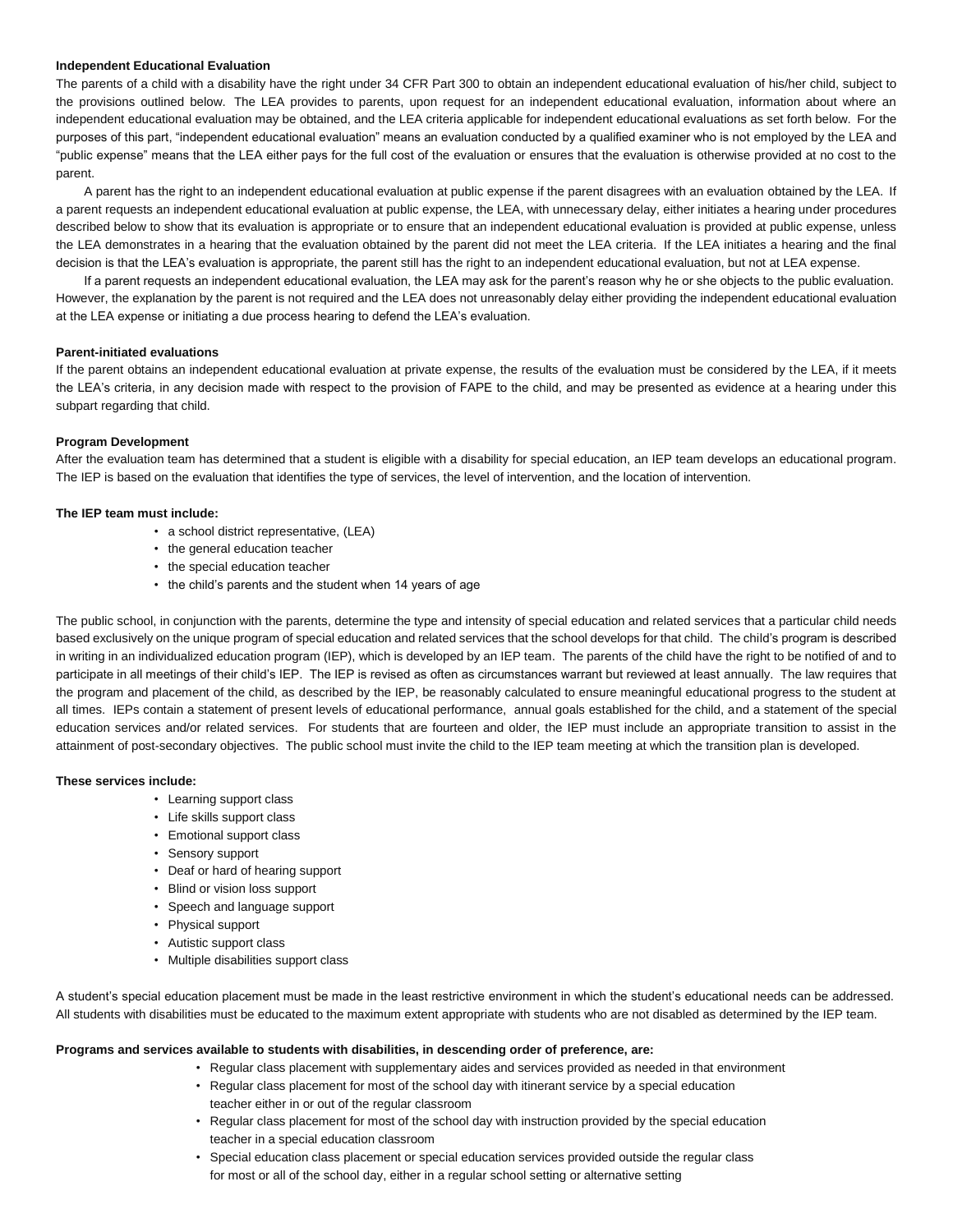# **Depending on the nature and severity of the disability, the public school can provide special education programs and services in:**

- The public school the child would attend if not disabled
- An alternative regular public school in or outside the school district or residence
- A special education center operated by a public school entity
- An approved private school or other private facility licensed to serve children with disabilities
- A residential school
- Approved out of state program
- The home setting

# **Services for Protected Handicapped Students**

In compliance with state and federal law, and 22 Pa. School Code Chapter 15, the school district will provide to each protected handicapped student without discrimination or cost to the student or family, those related aids, services, or accommodations which are needed to provide an equal opportunity to participate in and obtain the benefits of the school programs and participate in extracurricular activities to the maximum extent appropriate to the student's abilities.

# **Protected Handicapped Student**

In order to qualify as a protected handicapped student, the child must be of school age with a physical or mental disability which substantially limits a life activity and prohibits participation in, or access to, an aspect of school programs. These services and protections for "protected handicapped students" are different from those applicable to all students eligible or thought to be eligible for special education services.

The school district or parent may at any time initiate an evaluation of a student. Parents who wish to have a child evaluated or are in need of further information on the evaluation procedures and provisions of services to protected handicapped students, should communicate with the individual district contact(s) that are listed at the end of this document.

# **Educational Records**

"Educational records" mean those records that are directly related to the student which are maintained by an educational agency or by a party acting for the agency. "Education agency", for purposes of this notice, means the local school district. For all students, the school district maintains educational records. Educational records include but are not limited to personally identifiable and confidential information, as well as, directory information.

- 1. Personally Identifiable and Confidential Information includes, but are not limited to:
	- the student's name, name of parents and/or of other family members;
	- the address of the student and/or the student's family; and
	- personal information or personal characteristics which would make the student's identity easily traceable.
- 2. Directory information is information contained in an educational record of a student which would not generally be considered

harmful or an invasion of privacy if disclosed.

- Directory information includes, but is not limited to:
	- the student's name, address, telephone number, date and place of birth, major field of study;
	- participation in officially recognized activities and sports;
	- weight and height of members of athletic teams;
	- dates of attendance;
	- degrees and awards received; and
	- previous educational agency or institution attended.

Directory information may be released without parental consent to anyone who is entitled to see it under FERPA. Parents have the right to refuse to let an agency designate any or all of the above information including directory information. If a parent does not want directory information released about their child, the parent should contact the school contact listed for their district.

#### **Consent**

Consent means the parents have been fully informed regarding the activity requiring consent, in their native language or other mode of communication; they understand and agree in writing to the activity; and, they understand that consent is voluntary and may be revoked at any time.

The school district must obtain parental consent before disclosing personally identifiable information to anyone not entitled to see it under the law. (Note: Student consent takes the place of parent consent if the student is 18 years old or attending a postsecondary institution.)

# **Confidentiality**

Each school district protects the confidentiality of personally identifiable information regarding its students that are identified as children with disabilities and eligible for special education services and protected handicapped students, in accordance with the Family Educational Rights and Privacy Act (FERPA) of 1974 and other applicable federal and state laws.

All records are maintained in the strictest confidentiality. Your consent or the consent of an eligible child who has reached the age of eligibility, must be obtained before personally, identifiable information is released, except as permitted under FERPA. Each participating agency must protect the confidentiality of any personally, identifiable information. Each participating agency must maintain, for public inspection, a current listing of names and positions of those employees within the agency who have access to personally, identifiable information.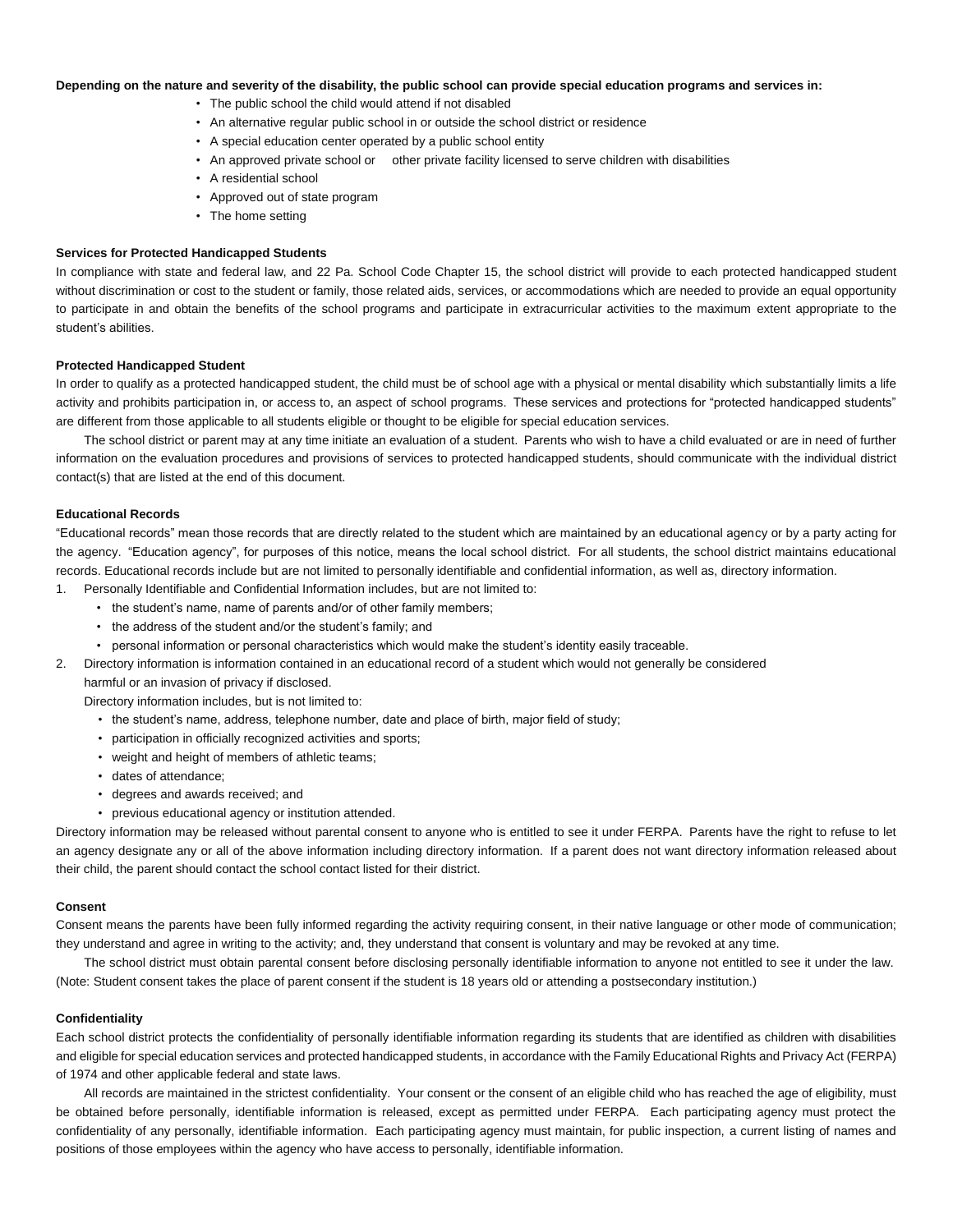FERPA affords parents and eligible students certain rights with respect to the student's educational records:

- 1. Parents have the right to inspect and review their child's educational record. The school district will comply with a request to inspect and review educational records without unnecessary delay and before any meeting regarding an IEP or any due process hearing, but no later than 30 days after the written request has been made. The written request should be submitted to the building principal. The request should identify the record(s) that they wish to inspect. Parents have the right to a response from the school district to reasonable requests for explanations and interpretations of the records. The principal will make arrangements and notify the parent or eligible student of the time and place where the records may be inspected.
- 2. Parents have the right to request copies of the records. While the district cannot charge a fee to search for or to retrieve information, it may charge a copying fee as long as it does not prevent the parent from exercising their right to inspect and review the records.
- 3. Parents have the right to appoint a representative to inspect and review their child's records. If any educational record contains information on more than one child, parents have the right only to inspect and review the information relating to their child.
- 4. The parent or eligible student has the right to request amendment of the student's educational records that he or she believes is inaccurate or misleading. If the district decides not to amend a record as requested, the district will notify the parent or eligible student of the decision and advise them of their right to a hearing regarding the request for amendment.
- 5. One exception, that permits disclosure without consent for the release of personally, identifiable information contained in the student's education records, is disclosure to school officials with legitimate educational interests. A school official has a legitimate educational interest if the official needs to review an education record in order to fulfill his or her professional responsibility. Upon request, the district discloses educational records without consent to officials of another school district or educational agency in which a student seeks to enroll.
- 6. Under FERPA, the district may disclose without consent "directory information" concerning a student. Directory information may include publications such as sports programs, newspapers, awards and graduation programs, yearbooks, alumni directories, and other school publications. Directory information is information not generally considered harmful or an invasion of privacy, if disclosed. Parents who wish to have their children exempted from publication or other disclosure of directory information may do so by letter to the school principal. The letter must be received by the school principal at least 30 days prior to the date of publication.
- 7. The parent or eligible student has the right to file a complaint with the U.S. Department of Education concerning alleged failures by the district to comply with FERPA.

The name and address that administers FERPA is: **Family Policy Compliance Office** U.S. Department of Education 400 Maryland Avenue, S.W. Washington, D.C. 20201

# **Procedural Safeguards**

Procedural safeguards protect the rights of parents and students. **Parental consent is always required prior to:**

- conducting an initial (for the first time) evaluation;
- conducting a reevaluation; seeking new or additional information.
- initially placing an exceptional or eligible young child in a special education program; and
- disclosing to unauthorized persons personally identifiable information.

#### **Parental consent may be revoked at any time.**

The school district must notify parents in writing whenever it wants to begin, change, or discontinue special education and related services. Along with this notification, the school district will provide the parents with a comprehensive, written description of their rights. Specifically, parents must be notified in writing if the school district proposes to or refuses to:

- conduct an evaluation or reevaluation, or
- initiate or change the identification or placement of a student.

Also, parents must be notified in writing if the school district refuses to:

- provide an independent educational evaluation at public expense,
- conduct an evaluation that the parent requests, or
- make changes to an IEP when requested by parents.

Parents who disagree with actions, proposed or refused by the school district, have the right to request mediation, prehearing conference or a due process hearing, which is a hearing, conducted by an impartial third party, or file a complaint as outlined in IDEA. Parents may request either mediation by checking their choice on the Notice of Recommended Educational Placement or by letter. Each of the dispute resolution mechanisms available to parents and school districts are described as follows.

#### **Mediation**

Pennsylvania has mediation services available throughout the Commonwealth at Commonwealth expense. Mediation services help parents and agencies, involved in a dispute over special education, to attempt to reach a mutually agreeable settlement with the assistance of an impartial mediator. Mediation does not deny or delay a party's right to a due process hearing.